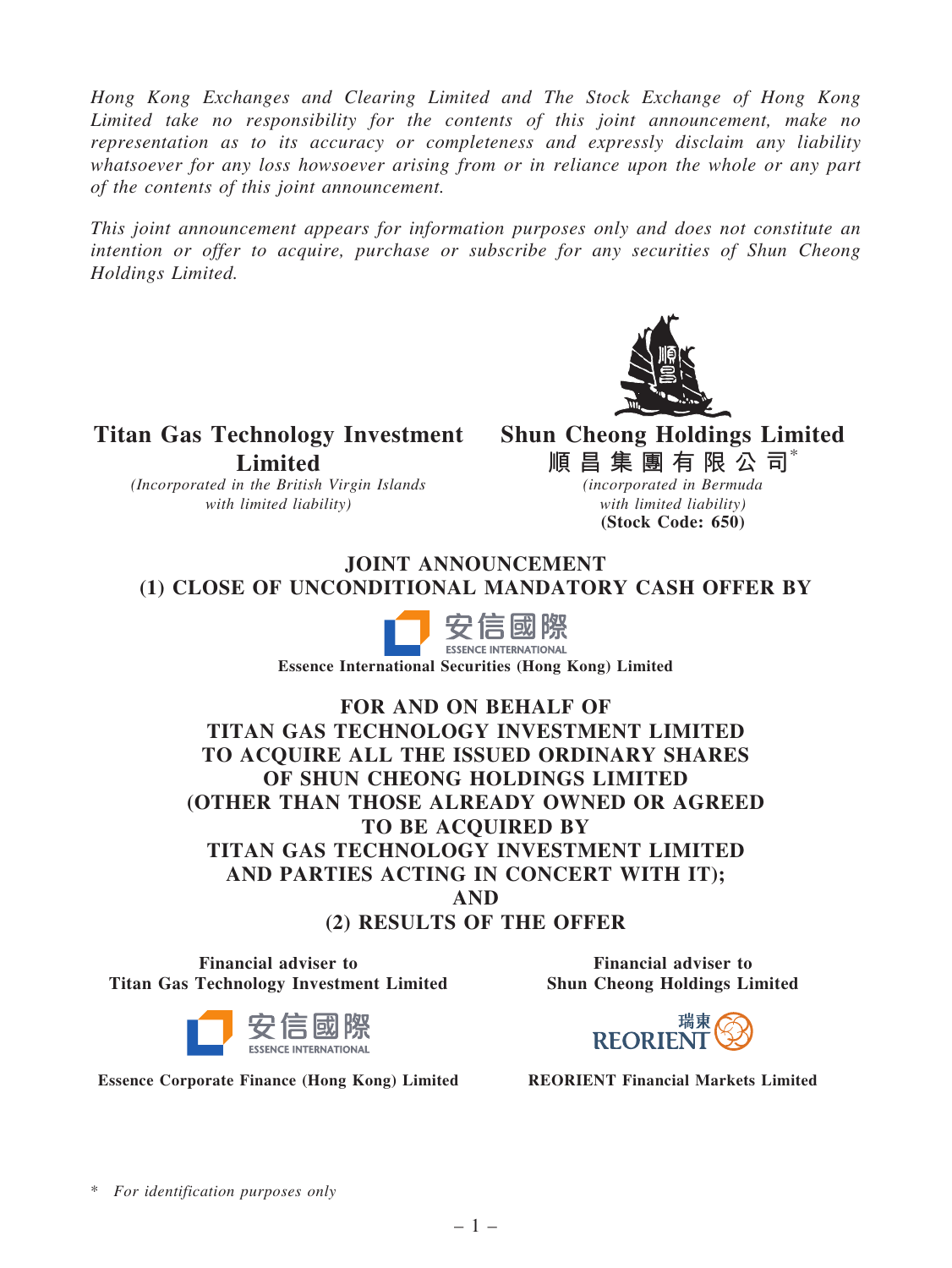# CLOSE OF THE OFFER

The Offeror and the Company jointly announce that the Offer made by Essence Securities for and on behalf of the Offeror closed at 4:00 p.m. on Friday, 26 August 2016 and was not revised or further extended by the Offeror.

# RESULTS OF THE OFFER

As at 4:00 p.m. on Friday, 26 August 2016, being the latest time and date for acceptance of the Offer as set out in the Composite Document, the Offeror had not received any valid acceptances.

# PUBLIC FLOAT

Immediately after the close of the Offer, and as at the date of this joint announcement, 727,935,588 Ordinary Shares, representing approximately 45.02% of the issued Ordinary Shares and voting rights of the Company, are held by the public (within the meaning of the Listing Rules). As set out in the Composite Document, Mr Mo has indicated to the Board his intention to resign as Director with effect from the Closing Date (26 August 2016), being the earliest time permitted under the Takeovers Code. Upon Mr Mo's resignation as Director, Seller 1 and Seller 2 (upon conversion of the Convertible Bonds) will become public Shareholders. At such time, 762,688,997 Ordinary Shares (assuming no conversion of the Convertible Bonds, the Convertible Note and Preferred Shares) and 2,373,834,703 Ordinary Shares (assuming conversion in full of the Convertible Bonds, the Convertible Note and Preferred Shares) will be held by the public, representing approximately 47.17% and 36.39% of the issued Ordinary Shares and voting rights of the Company respectively. Accordingly, the Company is in compliance with the minimum public float requirement of 25% under Rule 8.08(1)(a) of the Listing Rules.

References are made to the composite offer and response document jointly issued by Shun Cheong Holdings Limited (the ''Company'') and Titan Gas Technology Investment Limited (the ''Offeror'') dated 5 August 2016 (the ''Composite Document'') and the announcement issued by the Offeror dated 12 August 2016. Unless the context otherwise requires, terms defined in this joint announcement shall have the same meaning as those defined in the Composite Document.

### CLOSE OF THE OFFER

The Offeror and the Company jointly announce that the Offer made by Essence Securities for and on behalf of the Offeror closed at 4:00 p.m. on Friday, 26 August 2016 and was not revised or further extended by the Offeror.

### RESULTS OF THE OFFER

As at 4:00 p.m. on Friday, 26 August 2016, being the latest time and date for acceptance of the Offer as set out in the Composite Document, the Offeror had not received any valid acceptances.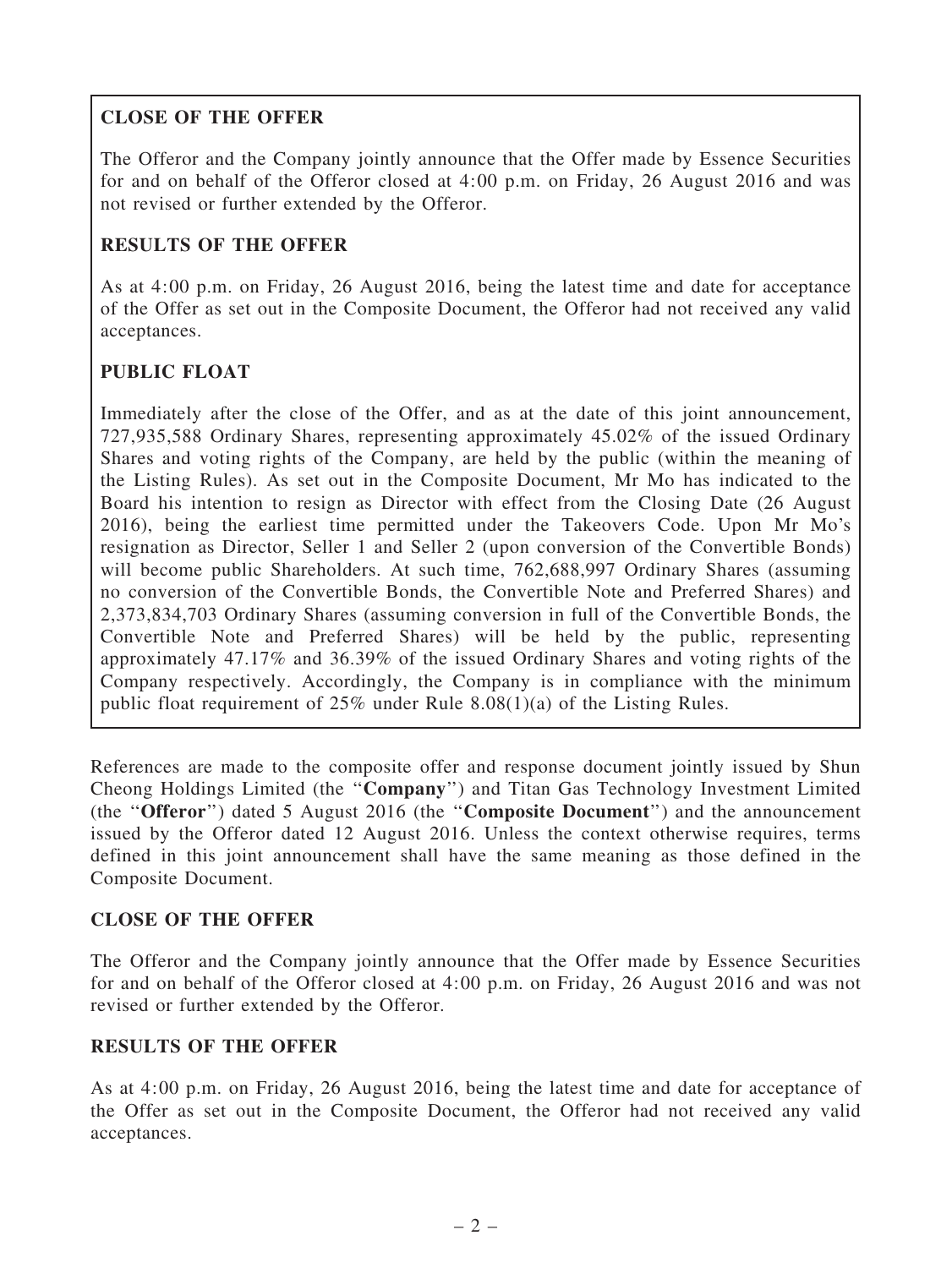#### SHAREHOLDING STRUCTURE OF THE COMPANY

Immediately prior to 8 June 2015, being the commencement of the Offer Period, the Offeror and parties acting in concert with it held, controlled and had direction over an aggregate of 24,410,000 Ordinary Shares representing approximately 7.03% of the total number of Ordinary Shares then in issue.

Immediately after the S&P Completion, the Subscription Completion and the CN Completion, but prior to the making of the Offer, the Offeror and parties acting in concert with it held, controlled and had direction over an aggregate of 1,468,824,575 Ordinary Shares (representing approximately 90.85% of the total number of Ordinary Shares), 2,747,909,199 Preferred Shares (carrying the rights to convert into 2,747,909,199 new Ordinary Shares upon full payment and subject to their terms) and the Sale Bonds with an aggregate principal amount of HK\$96,832,526 (carrying rights to convert into 1,440,960,208 new Ordinary Shares based on the CB Conversion Price of HK\$0.0672 per CB Conversion Share).

Taking into account that the Offeror had not received any valid acceptances under the Offer, the Offeror and parties acting in concert with it held, controlled and had direction over 1,468,824,575 Ordinary Shares, representing approximately 90.85% of the total issued Ordinary Shares as at the date of this joint announcement.

Save for the acquisition of the Sale Shares and the Sale Bonds pursuant to the S&P Agreement and the subscription of the Subscription Shares pursuant to the Subscription Agreement, none of the Offeror or parties acting in concert with it acquired or agreed to acquire any Ordinary Shares or other securities of the Company or rights over the Ordinary Shares or any other securities during the Offer Period. The Offeror and parties acting in concert with it have not borrowed or lent any Ordinary Shares or relevant securities (as defined in Note 4 to Rule 22 of the Takeovers Code) of the Company during the Offer Period.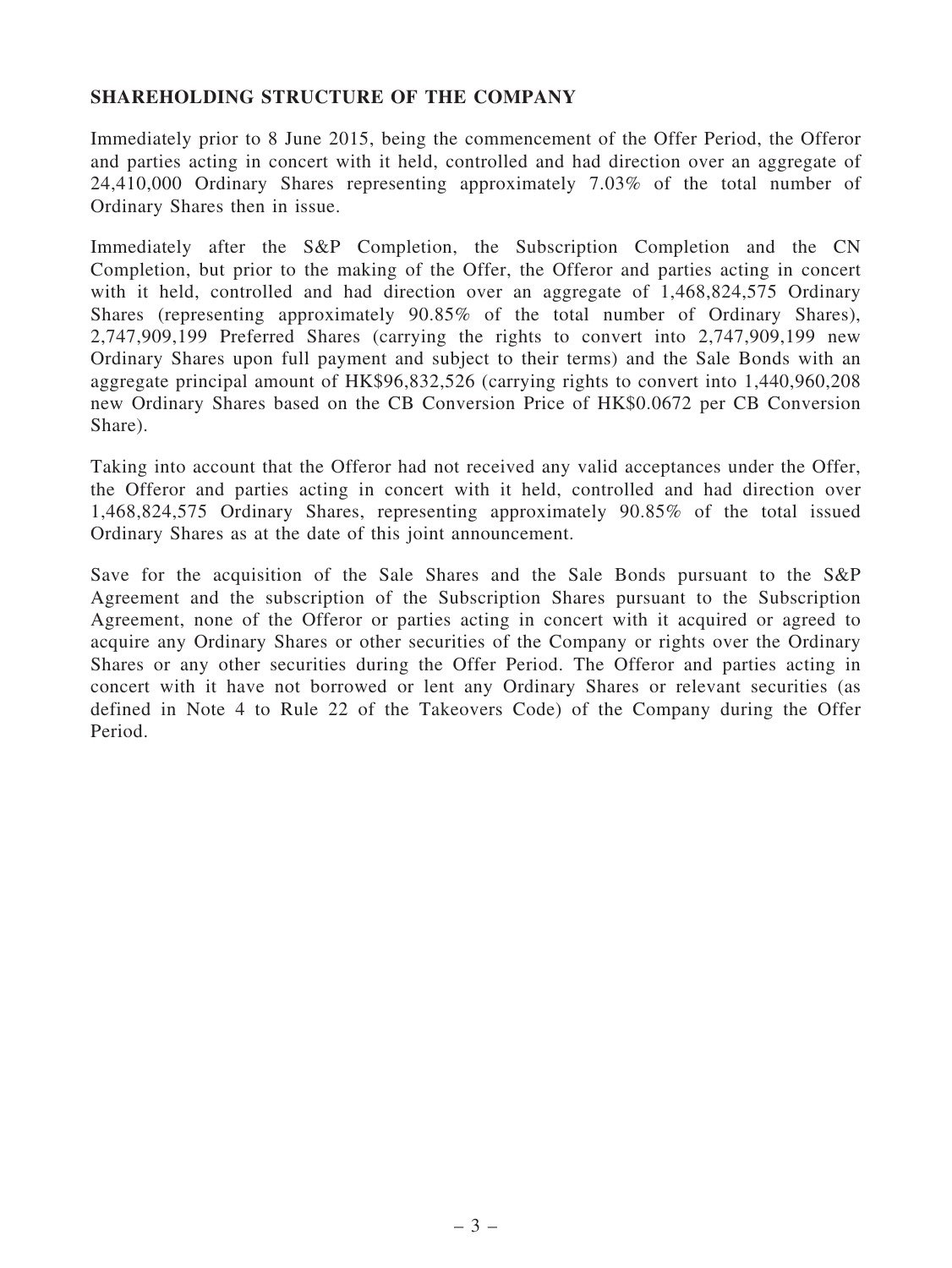The table below sets out the shareholding structure of the Company (i) immediately after S&P Completion, the Subscription Completion and the CN Subscription Completion and prior to the making of the Offer (assuming no conversion of the Convertible Bonds, the Convertible Note and the Preferred Shares); (ii) immediately after S&P Completion, the Subscription Completion and the CN Subscription Completion and prior to the making of the Offer (assuming conversion in full of the Convertible Bonds, the Convertible Note and the Preferred Shares); (iii) immediately after the close of the Offer and as at the date of this joint announcement (assuming no conversion of the Convertible Bonds, the Convertible Note and the Preferred Shares); and (iv) immediately after the close of the Offer and as at the date of this joint announcement (assuming conversion in full of the Convertible Bonds, the Convertible Note and Preferred Shares):

|                                                                                                                                                                                                                                                                                        | Immediately after S&P Completion,<br>the Subscription Completion and the<br>CN Subscription Completion and<br>prior to the making of the Offer<br>(assuming no conversion of the<br>Convertible Bonds, the Convertible<br>Note, and Preferred Shares)<br>Number of<br>Ordinary Shares<br>$q_{\!\scriptscriptstyle 0}$ |                                                    | Immediately after S&P Completion,<br>the Subscription Completion and the<br>CN Subscription Completion and<br>prior to the making of the Offer<br>(assuming conversion in full of the<br>Convertible Bonds, the Convertible<br>Note and Preferred Shares)<br>(Note 1)<br>Number of<br>Ordinary Shares<br>$q_{\rm 0}$ |                                                    | Immediately after the close of the<br>Offer and as at the date of this joint<br>announcement (assuming no<br>conversion of the Convertible Bonds,<br>the Convertible Note and the<br>Preferred Shares)<br>Number of<br>Ordinary Shares<br>$q_{\rm 0}$ |                                                    | Immediately after the close of the<br>Offer and as at the date of this joint<br>announcement (assuming conversion<br>in full of the Convertible Bonds, the<br>Convertible Note and Preferred<br>Shares)<br>Number of<br>Ordinary Shares<br>$q_0$ |                                                    |
|----------------------------------------------------------------------------------------------------------------------------------------------------------------------------------------------------------------------------------------------------------------------------------------|-----------------------------------------------------------------------------------------------------------------------------------------------------------------------------------------------------------------------------------------------------------------------------------------------------------------------|----------------------------------------------------|----------------------------------------------------------------------------------------------------------------------------------------------------------------------------------------------------------------------------------------------------------------------------------------------------------------------|----------------------------------------------------|-------------------------------------------------------------------------------------------------------------------------------------------------------------------------------------------------------------------------------------------------------|----------------------------------------------------|--------------------------------------------------------------------------------------------------------------------------------------------------------------------------------------------------------------------------------------------------|----------------------------------------------------|
| Seller 1<br>Seller <sub>2</sub>                                                                                                                                                                                                                                                        | 34,753,409                                                                                                                                                                                                                                                                                                            | 2.15%                                              | 34,753,409<br>344,754,077                                                                                                                                                                                                                                                                                            | 0.53%<br>5.28%                                     | 34,753,409                                                                                                                                                                                                                                            | 2.15%<br>-                                         | 34,753,409<br>344,754,077                                                                                                                                                                                                                        | 0.53%<br>5.28%                                     |
| The Sellers                                                                                                                                                                                                                                                                            | 34,753,409                                                                                                                                                                                                                                                                                                            | 2.15%                                              | 379,507,486                                                                                                                                                                                                                                                                                                          | 5.82%                                              | 34,753,409                                                                                                                                                                                                                                            | 2.15%                                              | 379,507,486                                                                                                                                                                                                                                      | 5.82%                                              |
| The Offeror<br><b>IDG</b> Technology<br>Lin Dongliang (林棟梁)<br>Aquarius Investment (Note 3)                                                                                                                                                                                            | 829,641,578<br>11,500,000<br>12,910,000                                                                                                                                                                                                                                                                               | 51.32%<br>0.71%<br>0.80%                           | 3,682,107,408<br>11,500,000<br>12,910,000<br>443,369,176                                                                                                                                                                                                                                                             | 56.44%<br>0.18%<br>0.20%<br>6.80%                  | 829,641,578<br>11,500,000<br>12,910,000                                                                                                                                                                                                               | 51.32%<br>0.71%<br>0.80%<br>$\frac{1}{2}$          | 3,682,107,408<br>11,500,000<br>12,910,000<br>443,369,176                                                                                                                                                                                         | 56.44%<br>0.18%<br>0.20%<br>6.80%                  |
| Lu Xi (Note 2)<br>Fang Chao (Note 2)<br>華寶●境外市場投資2號系列20-6期 QDII<br>單一資金信托                                                                                                                                                                                                              | 14,934,289<br>14,934,289                                                                                                                                                                                                                                                                                              | 0.92%<br>0.92%                                     | 14,934,289<br>14,934,289                                                                                                                                                                                                                                                                                             | 0.23%<br>0.23%                                     | 14,934,289<br>14,934,289                                                                                                                                                                                                                              | 0.92%<br>0.92%                                     | 14,934,289<br>14,934,289                                                                                                                                                                                                                         | 0.23%<br>0.23%                                     |
| (Hwabao.Overseas Investment Series 2<br>No 20-6 QDII Single Money Trust*)<br>(Note 2)<br>華寶•境外市場投資2號系列20–7期 QDII<br>單一資金信托                                                                                                                                                             | 93,588,212                                                                                                                                                                                                                                                                                                            | 5.79%                                              | 93,588,212                                                                                                                                                                                                                                                                                                           | 1.43%                                              | 93,588,212                                                                                                                                                                                                                                            | 5.79%                                              | 93,588,212                                                                                                                                                                                                                                       | 1.43%                                              |
| (Hwabao.Overseas Investment Series 2)<br>No 20-7 QDII Single Money Trust*)<br>(Note 2)<br>New Fast Investments Limited (Note 2)<br>Real Smart Holdings Limited (Note 2)<br>Grand Empire Global Limited (Note 2)<br>True Success Global Limited (Note 2)<br>Sonic Gain Limited (Note 2) | 46,794,106<br>124,701,315<br>50,029,870<br>50,029,870<br>75,044,800<br>144,716,246                                                                                                                                                                                                                                    | 2.89%<br>7.71%<br>3.09%<br>3.09%<br>4.64%<br>8.95% | 46,794,106<br>241,437,675<br>166,766,230<br>166,766,230<br>250,149,340<br>319,820,786                                                                                                                                                                                                                                | 0.72%<br>3.70%<br>2.56%<br>2.56%<br>3.83%<br>4.90% | 46,794,106<br>124,701,315<br>50,029,870<br>50,029,870<br>75,044,800<br>144,716,246                                                                                                                                                                    | 2.89%<br>7.71%<br>3.09%<br>3.09%<br>4.64%<br>8.95% | 46,794,106<br>241,437,675<br>166,766,230<br>166,766,230<br>250,149,340<br>319,820,786                                                                                                                                                            | 0.72%<br>3.70%<br>2.56%<br>2.56%<br>3.83%<br>4.90% |
| Haitong International Securities Company<br>Limited (Note 2)<br>ExaByte Capital Fund L.P. (Note 2)<br>Rich Harvest Worldwide Ltd. (Note 2)                                                                                                                                             |                                                                                                                                                                                                                                                                                                                       | —                                                  | 50,000,000<br>14,934,289<br>127,681,952                                                                                                                                                                                                                                                                              | 0.77%<br>0.23%<br>1.96%                            |                                                                                                                                                                                                                                                       |                                                    | 50,000,000<br>14,934,289<br>127,681,952                                                                                                                                                                                                          | 0.77%<br>0.23%<br>1.96%                            |
| Public Shares Subscribers (Note 2)                                                                                                                                                                                                                                                     | 614,772,997                                                                                                                                                                                                                                                                                                           | 38.03%                                             | 1,507,807,398                                                                                                                                                                                                                                                                                                        | 23.11%                                             | 614,772,997                                                                                                                                                                                                                                           | 38.03%                                             | 1,507,807,398                                                                                                                                                                                                                                    | 23.11%                                             |
| The Offeror and parties acting in<br>concert with it                                                                                                                                                                                                                                   | 1,468,824,575                                                                                                                                                                                                                                                                                                         | 90.85%                                             | 5,657,693,982                                                                                                                                                                                                                                                                                                        | 86.72%                                             | 1,468,824,575                                                                                                                                                                                                                                         | 90.85%                                             | 5,657,693,982                                                                                                                                                                                                                                    | 86.72%                                             |
| League Way (Note 4)                                                                                                                                                                                                                                                                    |                                                                                                                                                                                                                                                                                                                       |                                                    | 373, 357, 228                                                                                                                                                                                                                                                                                                        | 5.72%                                              |                                                                                                                                                                                                                                                       |                                                    | 373, 357, 228                                                                                                                                                                                                                                    | 5.72%                                              |
| Other existing public Shareholders                                                                                                                                                                                                                                                     | 113,162,591                                                                                                                                                                                                                                                                                                           | 7.00%                                              | 113,162,591                                                                                                                                                                                                                                                                                                          | 1.73%                                              | 113,162,591                                                                                                                                                                                                                                           | 7.00%                                              | 113,162,591                                                                                                                                                                                                                                      | 1.73%                                              |
| <b>Total</b>                                                                                                                                                                                                                                                                           | 1,616,740,575                                                                                                                                                                                                                                                                                                         | 100.00%                                            | 6,523,721,287                                                                                                                                                                                                                                                                                                        | 100.00%                                            | 1,616,740,575                                                                                                                                                                                                                                         | 100.00%                                            | 6,523,721,287                                                                                                                                                                                                                                    | 100.00%                                            |
| <b>Total public Shareholders</b><br>(before Mr. Mo resigns as Director)<br>(Note 5)                                                                                                                                                                                                    | 727,935,588                                                                                                                                                                                                                                                                                                           | 45.02%                                             | 1,994,327,217                                                                                                                                                                                                                                                                                                        | 30.57%                                             | 727,935,588                                                                                                                                                                                                                                           | 45.02%                                             | 1,994,327,217                                                                                                                                                                                                                                    | 30.57%                                             |
| <b>Total public Shareholders</b><br>(after Mr. Mo resigns as Director<br>after close of the Offer) (Note 5)<br>(Note 6)                                                                                                                                                                | 762,688,997                                                                                                                                                                                                                                                                                                           | 47.17%                                             | 2,373,834,703                                                                                                                                                                                                                                                                                                        | 36.39%                                             | 762,688,997                                                                                                                                                                                                                                           | 47.17%                                             | 2,373,834,703                                                                                                                                                                                                                                    | 36.39%                                             |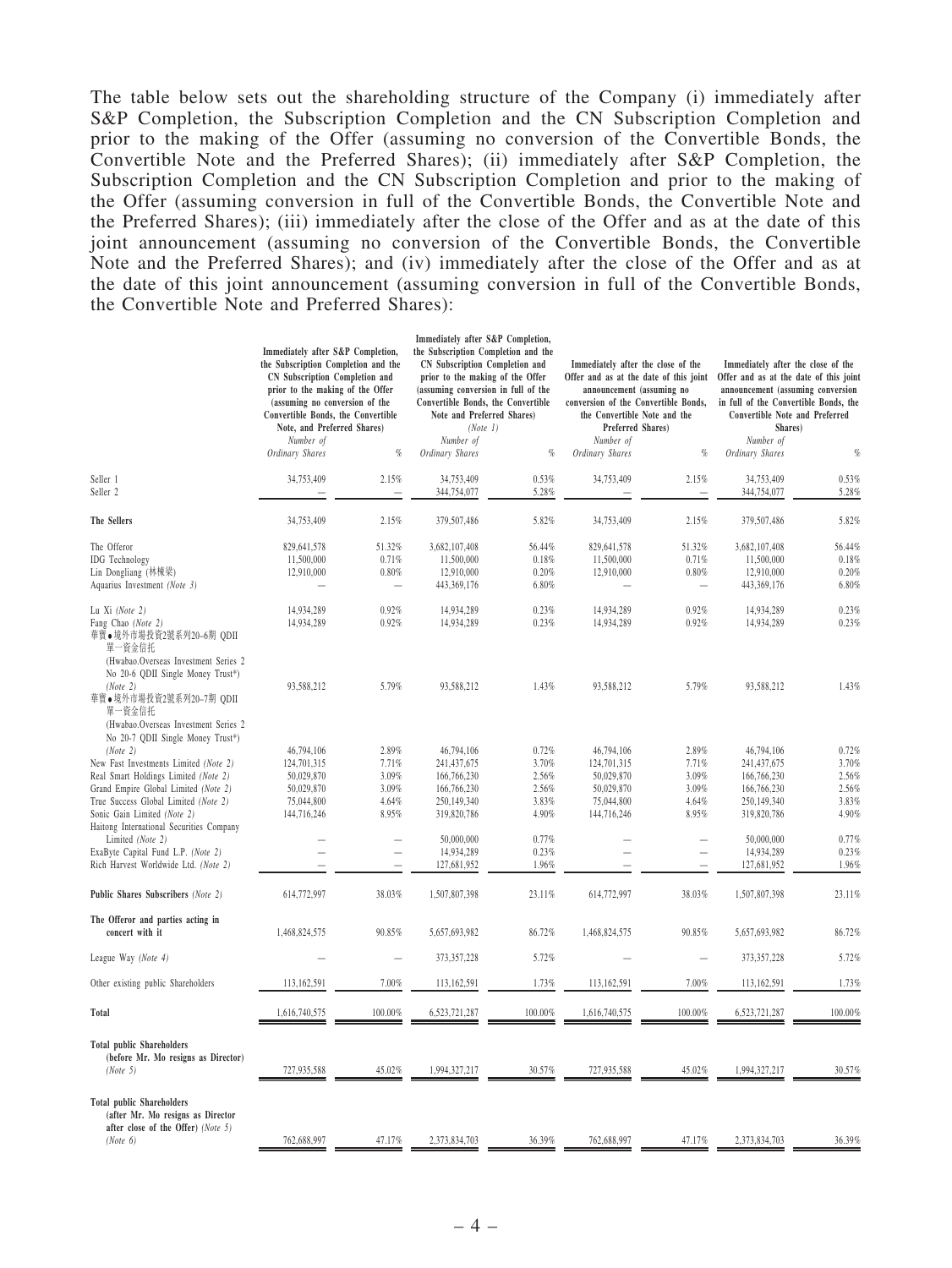#### *Notes:*

- (1) The calculation of the total number of CB Conversion Shares is based on the CB Conversion Price of HK\$0.0672 per CB Conversion Share.
- (2) Given that the Public Shares Subscribers are not connected persons to the Offeror, their subscription of the Ordinary Subscription Shares and Preferred Shares are not financed by any connected persons of the Company and they will not become connected persons of the Company as a result of the Subscription or after full conversion of the Preferred Shares/Convertible Note, the interests of the Public Shares Subscribers in the Company upon the Subscription Completion and/or conversion of the Preferred Shares/ Convertible Note shall form part of the Company's public shareholding. The Public Shares Subscribers are parties acting in concert with the Offeror as the Public Shares Subscribers were introduced by the Offeror and the terms of the Subscription Agreement were negotiated between the Company and the Offeror (for itself and on behalf of the other Subscribers) and all the Subscribers entered into the Subscription Agreement (being one single agreement) together with the Company.
- (3) Aquarius Investment is held as to 9% by Mr. Wang, who is the chief executive officer and an executive director of Titan Gas Holdings, and a director of Standard Gas and Aquarius Investment. Further, Mr. Wang holds an approximately 8.05% equity interest in Titan Gas Holdings.
- (4) Given League Way is independent of the Offeror, its subscription of the Convertible Note is not financed by any connected persons of the Company and it will not become a connected person of the Company as a result of the CN Subscription or conversion of the Convertible Note, the interests of League Way in the Company upon the Subscription Completion and/or after conversion of the Convertible Note shall form part of the Company's public shareholding.
- (5) In the above shareholding table, where no conversion of the Convertible Bonds, the Convertible Note and the Preferred Shares is assumed, ''Total public Shareholders'' refers to the total shareholding interest in the Company under ''The Sellers'', ''Public Shares Subscribers'' and ''Other existing Public Shareholders''. Where conversion in full of the Convertible Bonds, the Convertible Note and the Preferred Shares is assumed, ''Total public Shareholders'' refers to the total shareholding interest in the Company under ''The Sellers'', ''Public Shares Subscribers'', ''League Way'' and ''Other existing Public Shareholders''. In addition, Seller 1 and Seller 2 (upon conversion of the Convertible Bonds) will become public Shareholders upon his resignation as Director after the close of the Offer.
- (6) As set out in the Composite Document, Mr Mo has indicated to the Board his intention to resign as Director with effect from the Closing Date (26 August 2016), being the earliest time permitted under the Takeovers Code. Upon Mr Mo's resignation as Director, Seller 1 and Seller 2 (upon conversion of the Convertible Bonds) will become public Shareholders. The shareholding table above therefore sets out the total public Shareholders' shareholdings before and after Mr Mo's resignation.